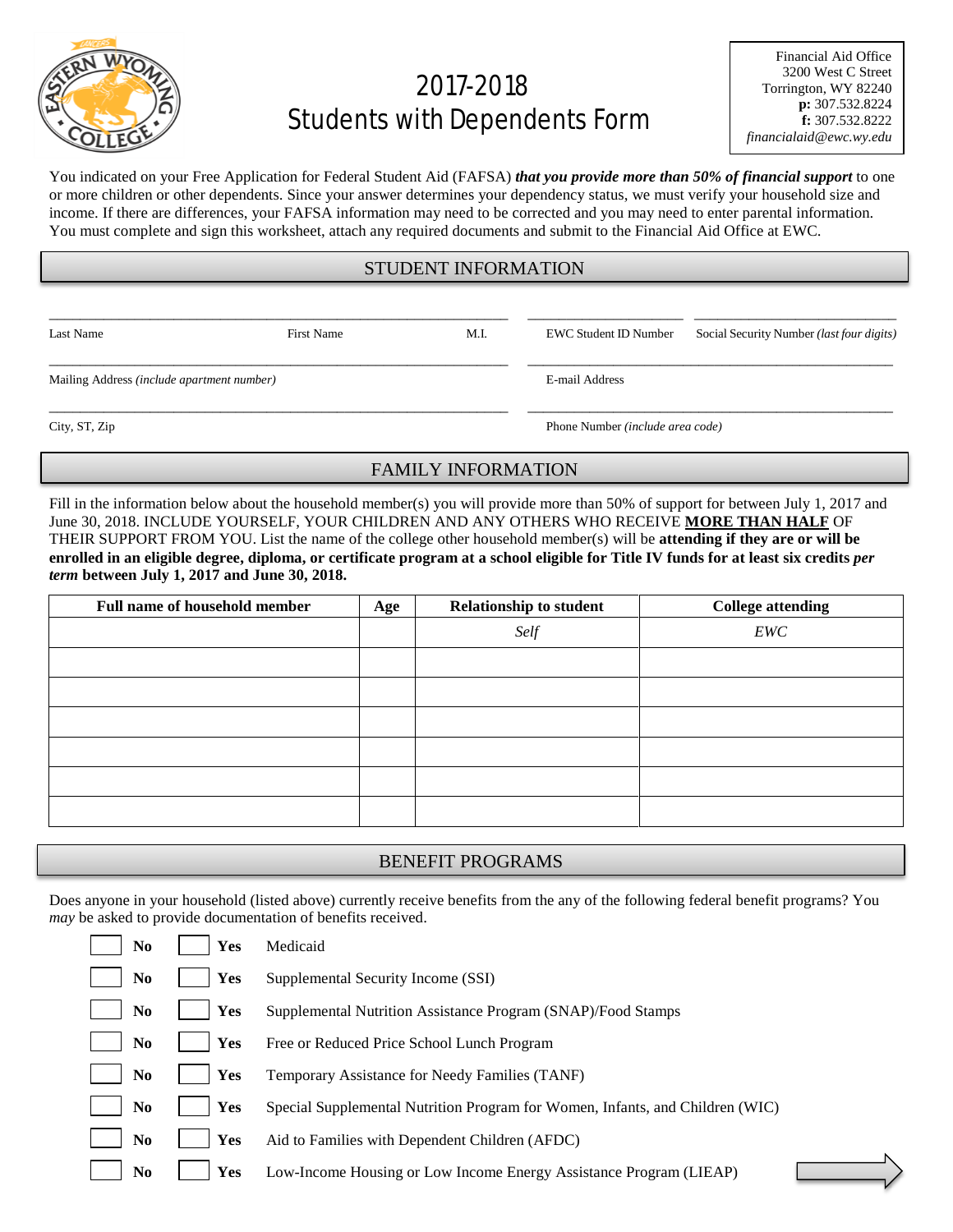### LIVING CIRCUMSTANCES

Please explain IN DETAIL what your living circumstances were in 2015. Because FAFSA information requires 2015 income information which may not reflect your current situation, please also explain IN DETAIL what your living circumstances are *now.*  Whom do you live with and how do you support your child/ren and/or other dependents? Provide dates of your living circumstances and detail *any* changes that occurred between 2015 and *now*. You may attach a separate sheet if needed.

*Please note:* In most cases, students living with parents cannot be considered to support a child or other dependents more than 50%, cannot be considered independent, and therefore must include parental information on the FAFSA.

\_\_\_\_\_\_\_\_\_\_\_\_\_\_\_\_\_\_\_\_\_\_\_\_\_\_\_\_\_\_\_\_\_\_\_\_\_\_\_\_\_\_\_\_\_\_\_\_\_\_\_\_\_\_\_\_\_\_\_\_\_\_\_\_\_\_\_\_\_\_\_\_\_\_\_\_\_\_\_\_\_\_\_\_\_\_\_\_\_\_\_\_\_\_\_\_\_\_\_\_\_\_\_\_\_\_\_\_

\_\_\_\_\_\_\_\_\_\_\_\_\_\_\_\_\_\_\_\_\_\_\_\_\_\_\_\_\_\_\_\_\_\_\_\_\_\_\_\_\_\_\_\_\_\_\_\_\_\_\_\_\_\_\_\_\_\_\_\_\_\_\_\_\_\_\_\_\_\_\_\_\_\_\_\_\_\_\_\_\_\_\_\_\_\_\_\_\_\_\_\_\_\_\_\_\_\_\_\_\_\_\_\_\_\_\_\_

\_\_\_\_\_\_\_\_\_\_\_\_\_\_\_\_\_\_\_\_\_\_\_\_\_\_\_\_\_\_\_\_\_\_\_\_\_\_\_\_\_\_\_\_\_\_\_\_\_\_\_\_\_\_\_\_\_\_\_\_\_\_\_\_\_\_\_\_\_\_\_\_\_\_\_\_\_\_\_\_\_\_\_\_\_\_\_\_\_\_\_\_\_\_\_\_\_\_\_\_\_\_\_\_\_\_\_\_

\_\_\_\_\_\_\_\_\_\_\_\_\_\_\_\_\_\_\_\_\_\_\_\_\_\_\_\_\_\_\_\_\_\_\_\_\_\_\_\_\_\_\_\_\_\_\_\_\_\_\_\_\_\_\_\_\_\_\_\_\_\_\_\_\_\_\_\_\_\_\_\_\_\_\_\_\_\_\_\_\_\_\_\_\_\_\_\_\_\_\_\_\_\_\_\_\_\_\_\_\_\_\_\_\_\_\_\_

\_\_\_\_\_\_\_\_\_\_\_\_\_\_\_\_\_\_\_\_\_\_\_\_\_\_\_\_\_\_\_\_\_\_\_\_\_\_\_\_\_\_\_\_\_\_\_\_\_\_\_\_\_\_\_\_\_\_\_\_\_\_\_\_\_\_\_\_\_\_\_\_\_\_\_\_\_\_\_\_\_\_\_\_\_\_\_\_\_\_\_\_\_\_\_\_\_\_\_\_\_\_\_\_\_\_\_\_

\_\_\_\_\_\_\_\_\_\_\_\_\_\_\_\_\_\_\_\_\_\_\_\_\_\_\_\_\_\_\_\_\_\_\_\_\_\_\_\_\_\_\_\_\_\_\_\_\_\_\_\_\_\_\_\_\_\_\_\_\_\_\_\_\_\_\_\_\_\_\_\_\_\_\_\_\_\_\_\_\_\_\_\_\_\_\_\_\_\_\_\_\_\_\_\_\_\_\_\_\_\_\_\_\_\_\_\_

\_\_\_\_\_\_\_\_\_\_\_\_\_\_\_\_\_\_\_\_\_\_\_\_\_\_\_\_\_\_\_\_\_\_\_\_\_\_\_\_\_\_\_\_\_\_\_\_\_\_\_\_\_\_\_\_\_\_\_\_\_\_\_\_\_\_\_\_\_\_\_\_\_\_\_\_\_\_\_\_\_\_\_\_\_\_\_\_\_\_\_\_\_\_\_\_\_\_\_\_\_\_\_\_\_\_\_\_

\_\_\_\_\_\_\_\_\_\_\_\_\_\_\_\_\_\_\_\_\_\_\_\_\_\_\_\_\_\_\_\_\_\_\_\_\_\_\_\_\_\_\_\_\_\_\_\_\_\_\_\_\_\_\_\_\_\_\_\_\_\_\_\_\_\_\_\_\_\_\_\_\_\_\_\_\_\_\_\_\_\_\_\_\_\_\_\_\_\_\_\_\_\_\_\_\_\_\_\_\_\_\_\_\_\_\_\_

\_\_\_\_\_\_\_\_\_\_\_\_\_\_\_\_\_\_\_\_\_\_\_\_\_\_\_\_\_\_\_\_\_\_\_\_\_\_\_\_\_\_\_\_\_\_\_\_\_\_\_\_\_\_\_\_\_\_\_\_\_\_\_\_\_\_\_\_\_\_\_\_\_\_\_\_\_\_\_\_\_\_\_\_\_\_\_\_\_\_\_\_\_\_\_\_\_\_\_\_\_\_\_\_\_\_\_\_

\_\_\_\_\_\_\_\_\_\_\_\_\_\_\_\_\_\_\_\_\_\_\_\_\_\_\_\_\_\_\_\_\_\_\_\_\_\_\_\_\_\_\_\_\_\_\_\_\_\_\_\_\_\_\_\_\_\_\_\_\_\_\_\_\_\_\_\_\_\_\_\_\_\_\_\_\_\_\_\_\_\_\_\_\_\_\_\_\_\_\_\_\_\_\_\_\_\_\_\_\_\_\_\_\_\_\_\_

\_\_\_\_\_\_\_\_\_\_\_\_\_\_\_\_\_\_\_\_\_\_\_\_\_\_\_\_\_\_\_\_\_\_\_\_\_\_\_\_\_\_\_\_\_\_\_\_\_\_\_\_\_\_\_\_\_\_\_\_\_\_\_\_\_\_\_\_\_\_\_\_\_\_\_\_\_\_\_\_\_\_\_\_\_\_\_\_\_\_\_\_\_\_\_\_\_\_\_\_\_\_\_\_\_\_\_\_

### INCOME INFORMATION

**DO NOT LEAVE ANY ITEM BLANK.** If any item does not apply, enter "N/A" for Not Applicable where a response is requested, or enter \$0 in an area where an amount is requested. **ALL AMOUNTS ARE ANNUAL.** To determine the correct annual amount for each item: If you paid or received the same dollar amount every month in 2015, multiply that amount by the number of months in 2015 you paid or received it. If you did not pay or receive the same amount each month in 2015, add together the amounts you paid or received each month. If more space is needed for any item, attach a separate page with your name, student ID #, and appropriate information.

#### **Please list your living expenses and explain how they were met and by whom. Do not leave any field blank.**

|                          | 2015                 | <b>Current Year</b>  | Paid by: (Self/Parent/Other Relative/Friend) |                                  |  |
|--------------------------|----------------------|----------------------|----------------------------------------------|----------------------------------|--|
| <b>Bill/Expense</b>      | <b>ANNUAL Amount</b> | <b>ANNUAL Amount</b> | 2015                                         | Current (if different from 2015) |  |
| Rent/Mortgage            | \$                   | \$                   |                                              |                                  |  |
| Utilities                | \$                   | \$                   |                                              |                                  |  |
| Food                     | \$                   | \$                   |                                              |                                  |  |
| Clothing                 | \$                   | \$                   |                                              |                                  |  |
| Transportation           | \$                   | \$                   |                                              |                                  |  |
| Car Payments/Leases      | \$                   | \$                   |                                              |                                  |  |
| Insurance (Auto/Home)    | \$                   | \$                   |                                              |                                  |  |
| Recreation/Entertainment | \$                   | \$                   |                                              |                                  |  |
| Cell phone               | \$                   | \$                   |                                              |                                  |  |
| Other:                   | \$                   | \$                   |                                              |                                  |  |
| Other:                   | \$                   | \$                   |                                              |                                  |  |